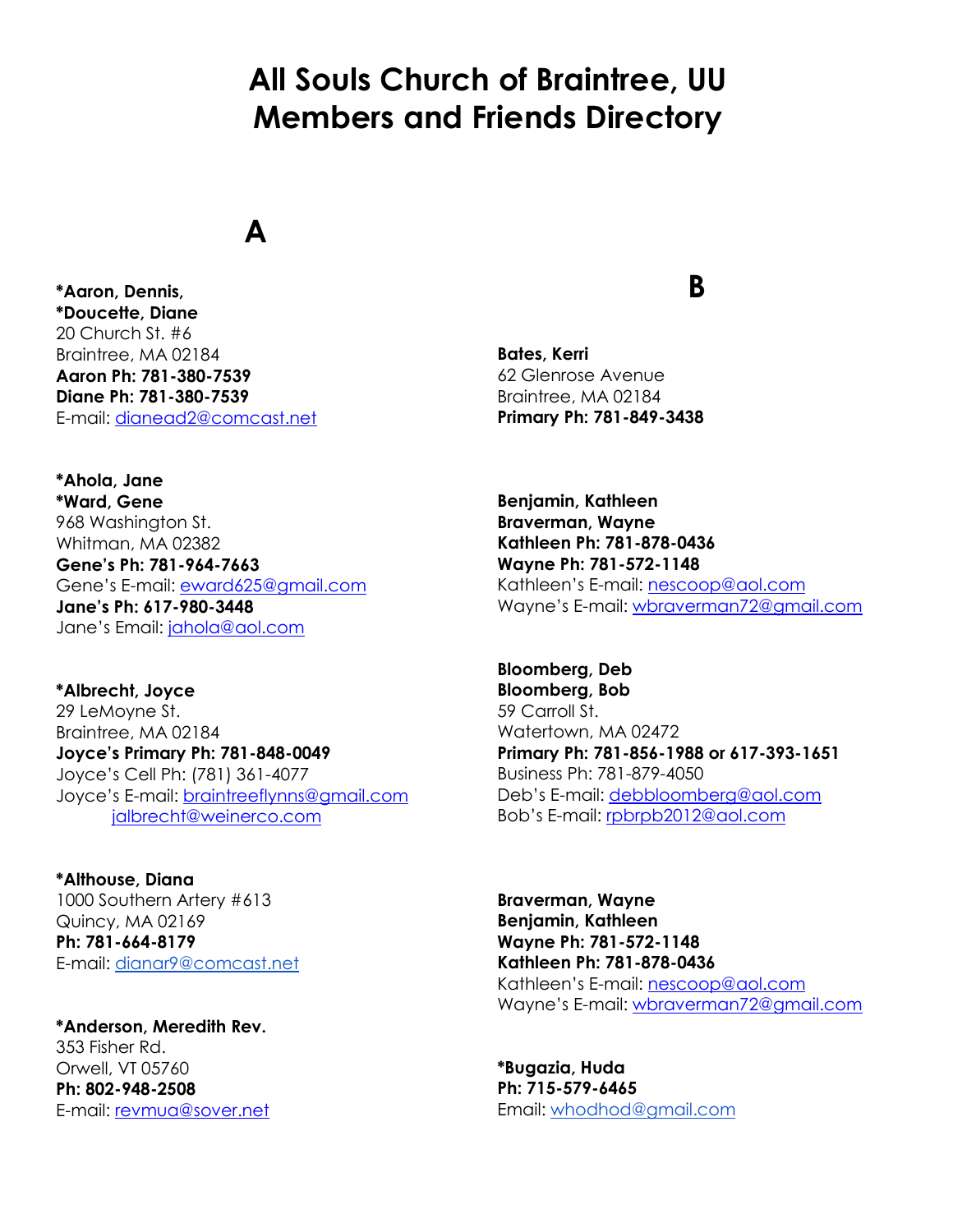**Bularzik, Tom \*Mary Mitchell** 418 John Mahar Hwy. #104 Braintree, MA 02184 **Tom Ph: 617-653-6328**  Tom E-mail: [TBular@aol.com](mailto:TBular@aol.com) **Mary Ph: 781-864-7743** Mary Email: [MaryAlthea52@gmail.com](mailto:MaryAlthea52@gmail.com) Tom & Mary Shared E-mail: **IBular@aol.com** 

## **C**

**\*Chaisson, Maryann \*Lawn, Janet** 10 Campbell St. Quincy, MA 02169 **Maryann Primary Ph: 617-479-2640** Alternate Ph: 617-669-6301 E-mail: [mchaisson50@gmail.com](mailto:mchaisson50@gmail.com) **Janet Primary Ph: 617-479-2640** Alt. Ph: 617-669-6257 E-mail: [jlawn6@gmail.com](mailto:jlawn6@gmail.com)

**Clapper, Jacob ASC Music Director** E-mail: [clapperpianist@gmail.com](mailto:clapperpianist@gmail.com)

**\*Cobble, John \*Cobble, Judith** 1372 Brush Hill Rd #A201 Milton, MA 02186 **Primary Ph: 781-843-8519** John's Cell Ph: 781-413-1327 John's E-mail: [jcc3319@gmail.com](file:///C:/Users/maggy/Desktop/jcc3319@gmail.com) Judith's Cell Ph: 781-413-1326 Judith's E-mail: [jfcjcc42@gmail.com](mailto:jfcjcc42@gmail.com)

**Coco, Linda** 499 Commercial St. Braintree, MA 02184 **Primary Ph: 781-849-3343** E-mail: [lindacoc14@verizon.net](mailto:lindacoc14@verizon.net)

**Costa, Gino Primary Ph: 781-690-1596** E-mail: [Gino.Costa@gmail.com](mailto:Gino.Costa@gmail.com)

**\*Cozzens, Linda \*Cozzens, Mark** 103 Hollis Ave. Braintree, MA 02184 **Linda: 617-407-4786 Mark: 781-858-1911** Linda's E-mail: [LleeBar@verizon.net](mailto:LleeBar@verizon.net) Mark's E-mail: [markcozzens@gmail.com](mailto:markcozzens@gmail.com)

**\*Crimmins, Maureen Whooley, Kathleen** 685 Sea St. Quincy, MA 02169 **Maureen Primary Ph: 617-472-9374** E-mail: [pondichalet@gmail.com](mailto:pondichalet@gmail.com) **Kathleen Primary Ph: 617-472-9374** E-mail: [kcwhooley@yahoo.com](mailto:kcwhooley@yahoo.com)

### **D**

**Desmond, Pat** 90 Quincy Shore Dr. #201 Quincy, MA 02169 **Ph: 617-481-9103** E-mail: [patythepoet@aol.com](mailto:patythepoet@aol.com)

**\*Domina, Michael** 11 Seaview Ave. Hull, MA 02045 **Primary Ph: 781-925-5799** E-mail: [michaeldomina@mac.com](mailto:michaeldomina@mac.com) **Winter** 21305 Estero Palm Way Estero, FL 33928 **239.908.9152 H 781.300.1588 C**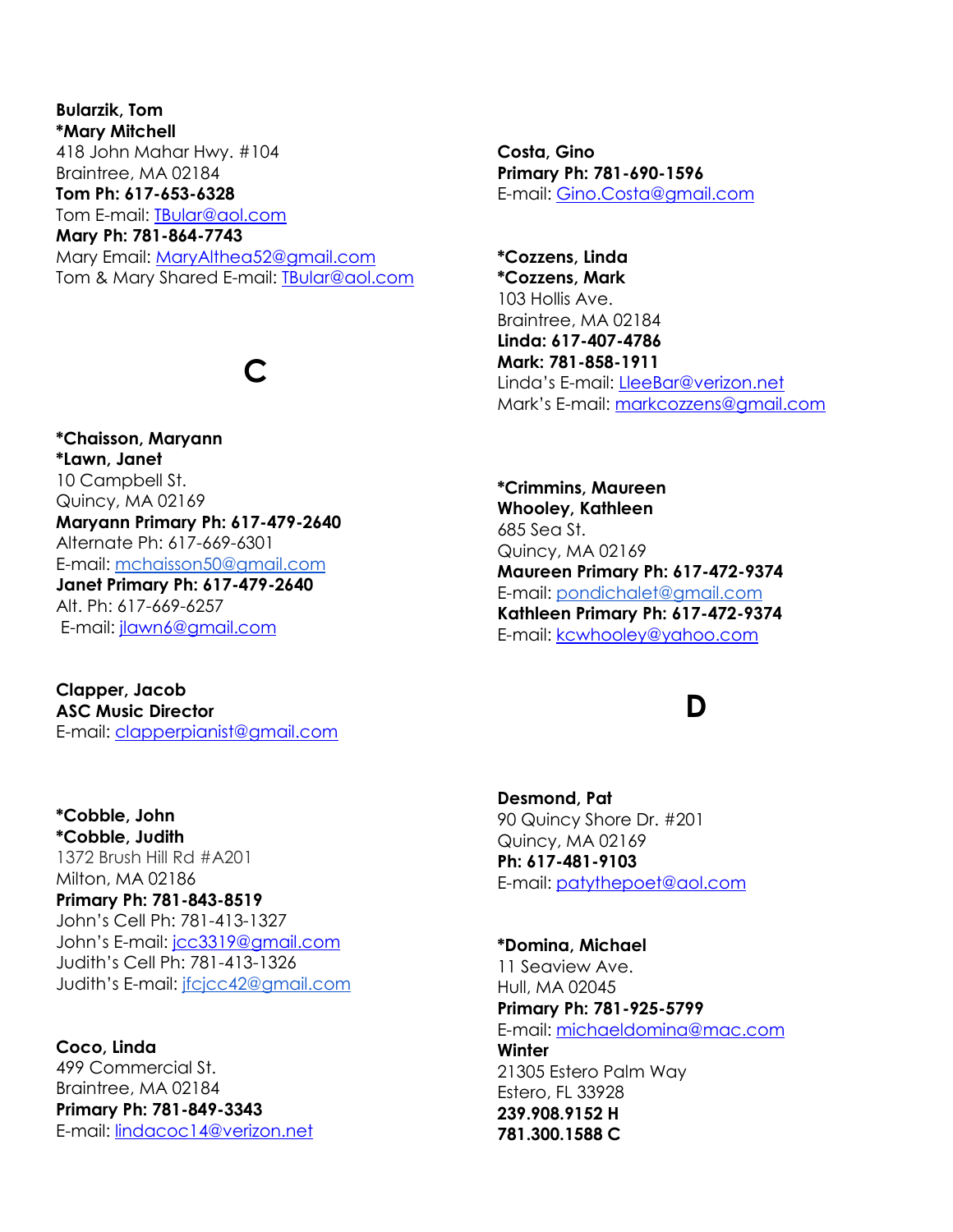**\*Doucette, Diane \*Aaron, Dennis** 20 Church St. #6 Braintree, MA 02184 **Ph: 781-380-7539** E-mail: [dianead2@comcast.net](mailto:dianead2@comcast.net) **Aaron Ph: 781-380-7539**

**Driscoll, Kevin** Braintree, MA **Primary Ph: 339-987-1026** E-mail: [kevinjwd@hotmail.com](mailto:kevinjwd@hotmail.com)

### **E**

**\*Edwards, Ross and Nancy** 65 Narragansett Rd. Quincy, MA 02169 **Primary Ph: 617-479-1154** Cell Ph: 617-653-8658 Ross's E-mail: [ross.b.edwards76@gmail.com](mailto:ross.b.edwards76@gmail.com) Nancy's E-mail: [nanjanchan@peoplepc.com](mailto:nanjanchan@peoplepc.com)

**\*Ellstrom, Kenneth, Jessica, Maureen, Sarah** 52 Bradley Ave Brockton, MA 02301 **Primary Ph: 508-583-5658** Kenneth's E-mail: [kaiserdarren@netzero.net](mailto:kaiserdarren@netzero.net) Jessica's E-mail: jellstrom1990@gmail.com Maureen's E-mail: [heymoeheymoe@hotmail.com](mailto:heymoeheymoe@hotmail.com) Sarah's E-mail: [sarahstastytreats1@gmail.com](mailto:sarahstastytreats1@gmail.com)

**Evans, Maggy** 49 Glen Devin St Amesbury, MA 01913 **Ph: 339-214-8809** E-mail: [ascbraintree@gmail.com](mailto:ascbraintree@gmail.com)

## **F**

**\*Flaherty, Marcia** 503 Union St. Braintree, MA 02184 **Ph: 781-848-4845** E-mail: [marciajflaherty@hotmail.com](mailto:marciajflaherty@hotmail.com)

**\*Fogg, Jane** 422 John Mahar Hwy #201 Braintree, MA 02184 **Ph: 781-664-7579** E-mail: [jmfogg1@comcast.net](file:///C:/Users/maggy/Desktop/jmfogg1@comcast.net)

### **G**

**\*Goss, George** 21 Brookview Circle #19 Norwood, MA 02062 **Ph: 781-769-6574** E-mail: [agdgs@aol.com](mailto:agdgs@aol.com)

## **H**

**\*Hanrahan, Lauren** 18 Mount Vernon St. Quincy, MA 02169 E-mail**:** [loranj2@outlook.com](mailto:loranj2@outlook.com)

**\*Hatch, Roger** 127 Pond St Braintree MA 02184 **Primary Ph: 781-843-5088 Winter:** 21305 Estero Palm Way Estero, FL 33928 **239.908.9152 H 781.300.1588 C**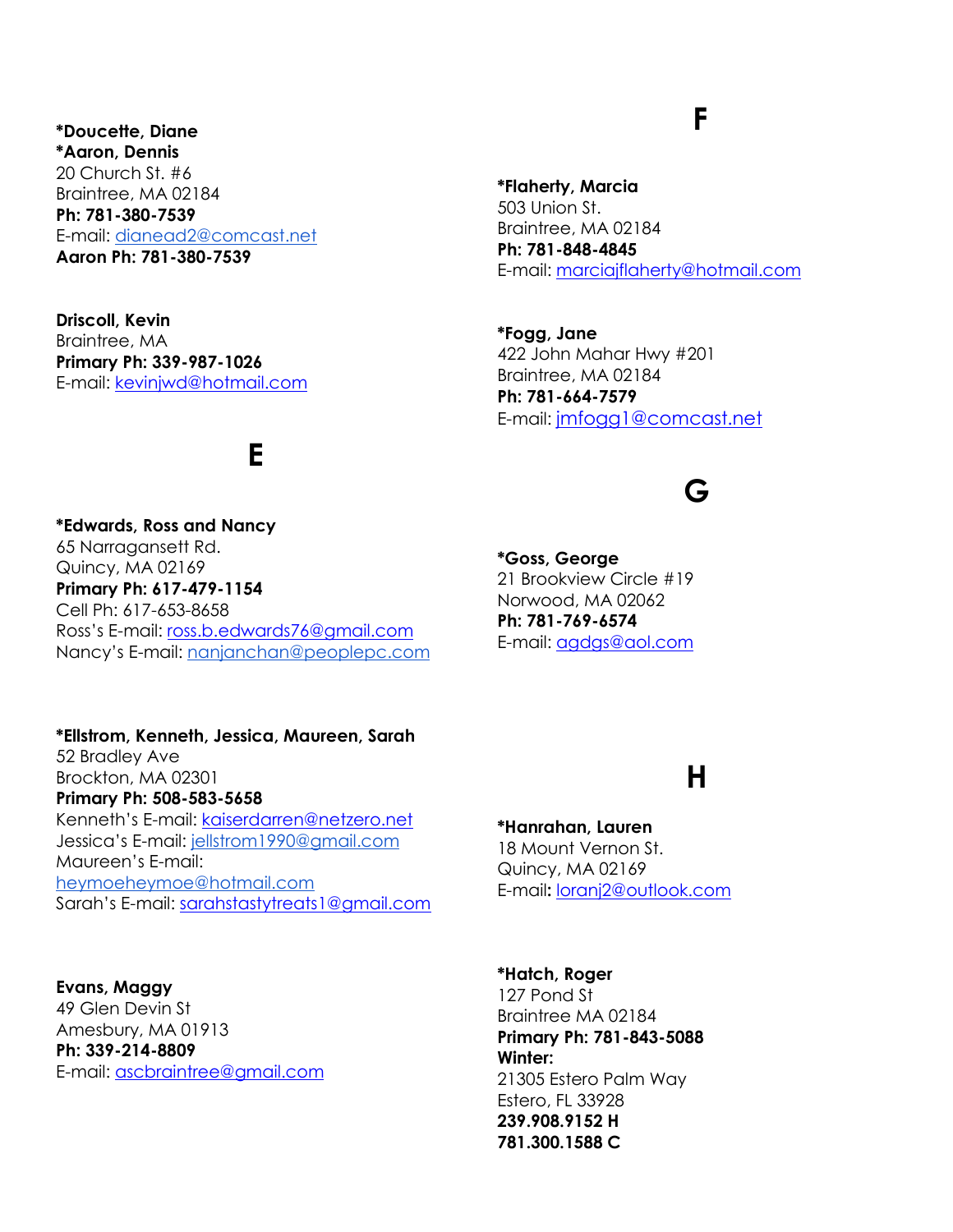**Heurlin-Connors, Carol Ann** 725 West St. Braintree, MA 02184 **Primary Ph: 781-843-2026**

**\*Hurd, Donna** 87 Manley Rd., Apt. 42 Auburn, ME 04210 **207-753-6720** [djhurdmaine@gmail.com](file:///C:/Users/maggy/Desktop/djhurdmaine@gmail.com)

## **J**

**\*Jaromin, Alicia \*Milne, Nikki** Andy, Wyatt and Bella Jaromin 1423 Royal Forest Loop Lakeland, Fl 33811 **Alicia Ph: Alicia 857-452-5422 Nikki Ph: 857-452-5430** [ajaromin@verizon.net](mailto:ajaromin@verizon.net)

## **K**

**\*Kearns, Thomas III & Marjorie** 77 Wilkins Rd. Braintree, MA 02184 **Primary Ph: 781-843-7405** Thomas' E-mail: [TKearnsTaieChi@hotmail.com](mailto:TKearnsTaieChi@hotmail.com)

**Kinsman, Kellie** 1916 W 147<sup>th</sup> St. Gardena, CA 90249 [mkelliekinsman@gmail.com](mailto:mkelliekinsman@gmail.com) **\*Korzec, John and Lisa Korzec, Owen** 71 Hayward St. Braintree, MA 02184 **John's Ph: 617-943-8221 Lisa's Ph: 617-653-1125 Owen's Ph: 617-653-1130** John's E-mail: [johnkorzec@gmail.com](mailto:johnkorzec@gmail.com) Lisa's E-mail: [lisakorzec@gmail.com](mailto:lisakorzec@gmail.com) Owen's E-mail: [owenkorzec@gmail.com](mailto:owenkorzec@gmail.com)

**Krueger, Cheri Office Administrator** Office Ph: 781-843-1188 Office E-mail: [allsoulsbraintree@gmail.com](mailto:allsoulsbraintree@gmail.com)

#### **L**

**\*Lawn, Janet Chaisson, Maryann** 10 Campbell St. Quincy, MA 02169 **Janet Primary Ph: 617-479-2640** Alt. Ph: 617-669-6257 E-mail: [jlawn6@gmail.com](mailto:jlawn6@gmail.com) **Maryann Primary Ph: 617-479-2640**

Alternate Ph: 617-669-6301 E-mail: mchaisson50@gmail.com

**\*Lingley, Sandra** 1938 Washington St. Apt. 105 Newton, MA 02466 **Ph: 857-231-0495** E-mail: [sjlingley@gmail.com](mailto:sjlingley@gmail.com)

**Lischinsky, Barbara** 1942 Washington St. #424 Newton, MA 02466 **Ph: 617-969-1175** E-mail: [barblis@verizon.net](mailto:barblis@verizon.net)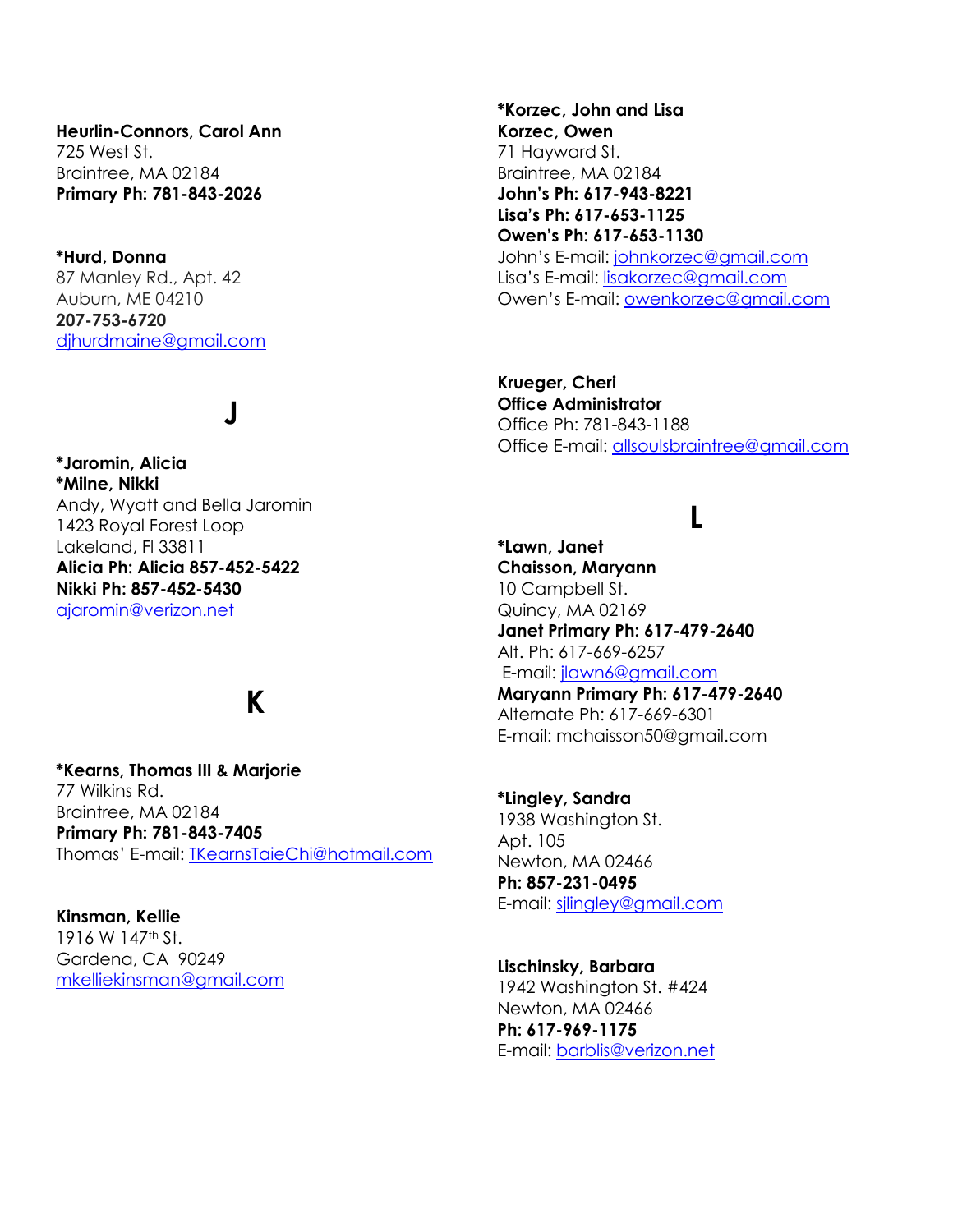**\*Lord, Kaitlin** 15 Venus St. Weymouth MA 02188 **Primary Ph: 781-331-1545** E-mail: [unico2581@yahoo.com](mailto:unico2581@yahoo.com)

## **M**

**Madrid, Cora** 1737 Liberty St. Braintree, MA 02184 **Primary Ph: 781-849-8260** Alt Ph: 781-267-1261 E-mail: [cora40logan@gmail.com](mailto:cora40logan@gmail.com)

**\*Maloney, Joseph** 32 Augustine St. Brockton, MA 02301 **Primary Ph: 508-326-1271** Alt Ph: 508-587-2928 E-mail: [irishwit@gmail.com](mailto:irishwit@gmail.com)

**\*Marvill, Marilyn (Mal) Helen Jones** 4 Highland Terrace #414 Plymouth, MA 02360 **Primary Ph: 781-337-2931** Alt Ph: 781-789-6967 E-mail: [mlmarvill@gmail.com](mailto:mlmarvill@gmail.com)

**\*McCafferty, Dot** 178 Commercial St. Braintree, MA 02184 **Primary Ph: 781-848-1565** Alt Ph: 781-424-9130 E-mail: [dmccafferty4@msn.com](mailto:dmccafferty4@msn.com)

**\*McGrath, Lauren** 501 Commerce Drive Bldg. 3, Unit 218 Braintree, MA 02184 **Ph: 781-413-5082** E-mail: [winningwellnesswarriors@gmail.com](mailto:winningwellnesswarriors@gmail.com)

**\*McKenna, Danielle \*McKenna, Kevin** 36 Grove St. Braintree MA 02184 **Danielle: 781-817-6230 Kevin: 857-272-0924** Danielle's E-mail: [danimckenna@live.com](mailto:danimckenna@live.com) Kevin's E-mail: [kevinmckenna13@gmail.com](mailto:kevinmckenna13@gmail.com)

**\*Milne, Nikki \*Jaromin, Alicia** Andy, Wyatt and Bella Jaromin 1423 Royal Forest Loop Lakeland, Fl 33811 **Nikki: 857-452-5430 Alicia: 857-452-5422**, Email: [ajaromin@verizon.net](file:///C:/Users/maggy/Desktop/ajaromin@verizon.net)

**\*Mitchell, Mary Tom Bularzik** 418 John Mahar Hwy. #104 Braintree, MA 02184 **Tom: 617-653-6328 Mary: 781-864-7743.**  E-mail: [TBular@aol.com](mailto:TBular@aol.com) Church related issues [MaryAlthea52@gmail.com](file:///C:/Users/maggy/Desktop/MaryAlthea52@gmail.com)

**\*Morales, Maren** 10 Common St Braintree, MA 02184 **Ph: 781-985-5813** E-mail: [marenmoralesbermudez@hotmail.com](mailto:marenmoralesbermudez@hotmail.com)

**\*Morrell, Dot** 111 Weyham Road North Weymouth, MA 02191 **Ph: 781-337-6534** E-mail: [dotemor@comcast.net](file:///C:/Users/maggy/Desktop/dotemor@comcast.net)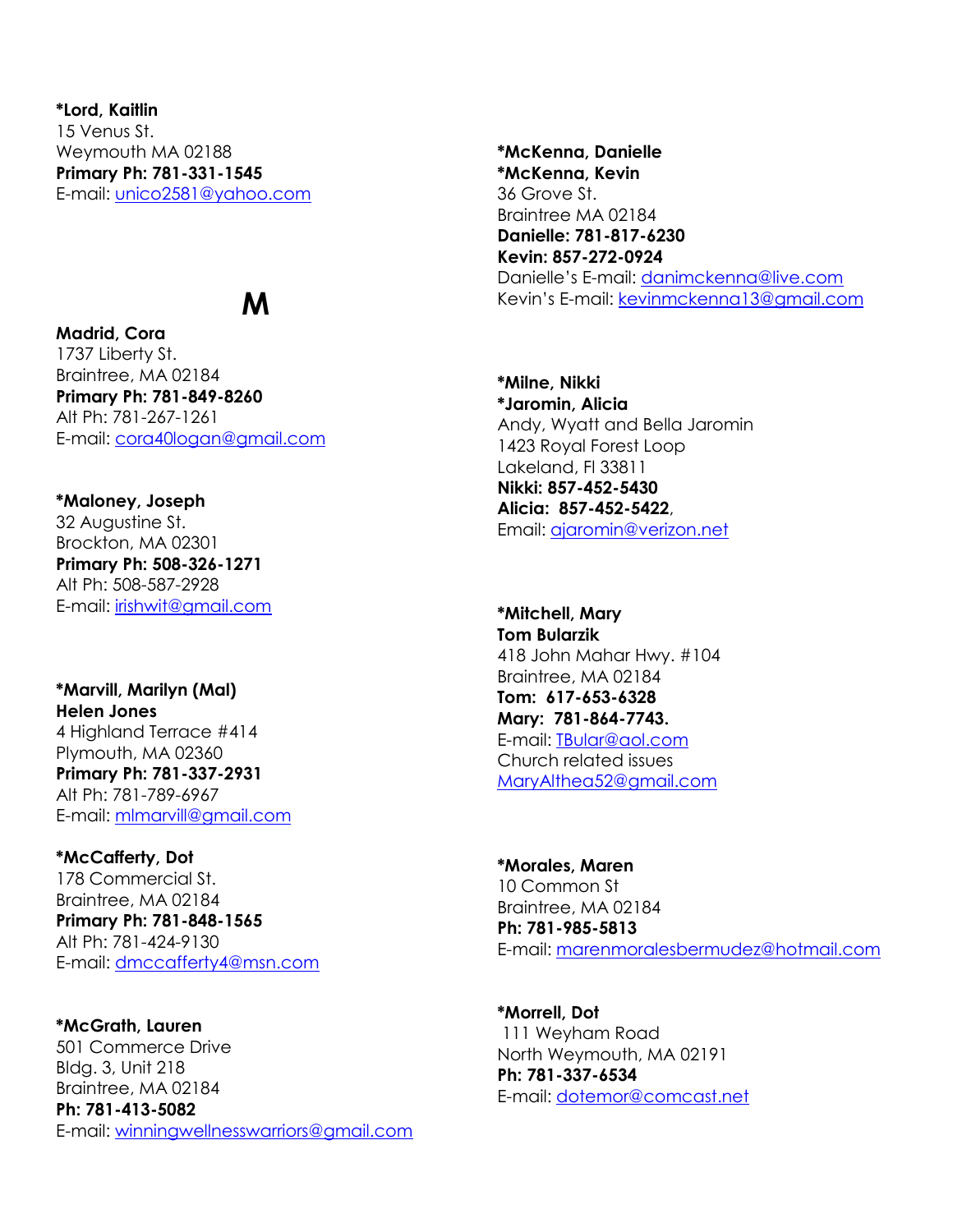## **O**

#### **\*Osborne, Daniela Rob Osborne** 500 Grove St Braintree, MA 02184 **Ph: 781-927-9961** E-mail: [osbornedani76@gmail.com](mailto:drosborne76@gmail.com)

#### **\*O'Neill, Carol and William**

**Primary Ph: 781-843-6439** Alt Ph: 781-956-3586 Carol's E-mail: William's E-mail:

### **P**

**Pearce, Andrew and \*Kathleen** 74 Woodside Ave Braintree, MA 02184 **Andrew: 781-356-8648** Andrew E-mail: [apearce@beld.com](mailto:apearce@beld.com) **Kathleen: 617-872-4641** Kathleen E-mail: [kqpearce@gmail.com](mailto:kqpearce@gmail.com)

## **R**

**Rivers, Rev Beau Minister of All Souls Church, Braintree Ph: 207-712-0459** Email: [minister.allsouls@gmail.com](file:///C:/Users/maggy/Desktop/minister.allsouls@gmail.com)

# **S**

**\*Smith, Pete** 501 Commerce Drive Bldg3 Unit217 Braintree, MA 02184 **Ph: 781-843-8827** Pete, no email

**\*Stafford, Joan**  550 Liberty Street, Unit 905 Braintree, MA 02184 **Primary Ph: 781-848-0807**

**\*Steiner, Linda** 51 Abbott St. Braintree, MA 02184 **Primary Ph: 781 789 2725** Alt Ph: 781-356-5218 E-mail: [lsteiner417@gmail.com](file:///C:/Users/maggy/Desktop/work2/lsteiner417@gmail.com)

**\*Sullivan, G Diane** 300 West Farm Pond Rd. Apt. 334 Framingham, MA 01702 **Ph: 781-963-4969** E-mail: [gdsullivan27@gmail.com](mailto:gdsullivan27@gmail.com)

**\*Swanson, Don** 245 Vernon St Norwood, MA 02062 **Ph: 781-762-1595** E-mail: [donsixalex@gmail.com](mailto:donsixalex@gmail.com)